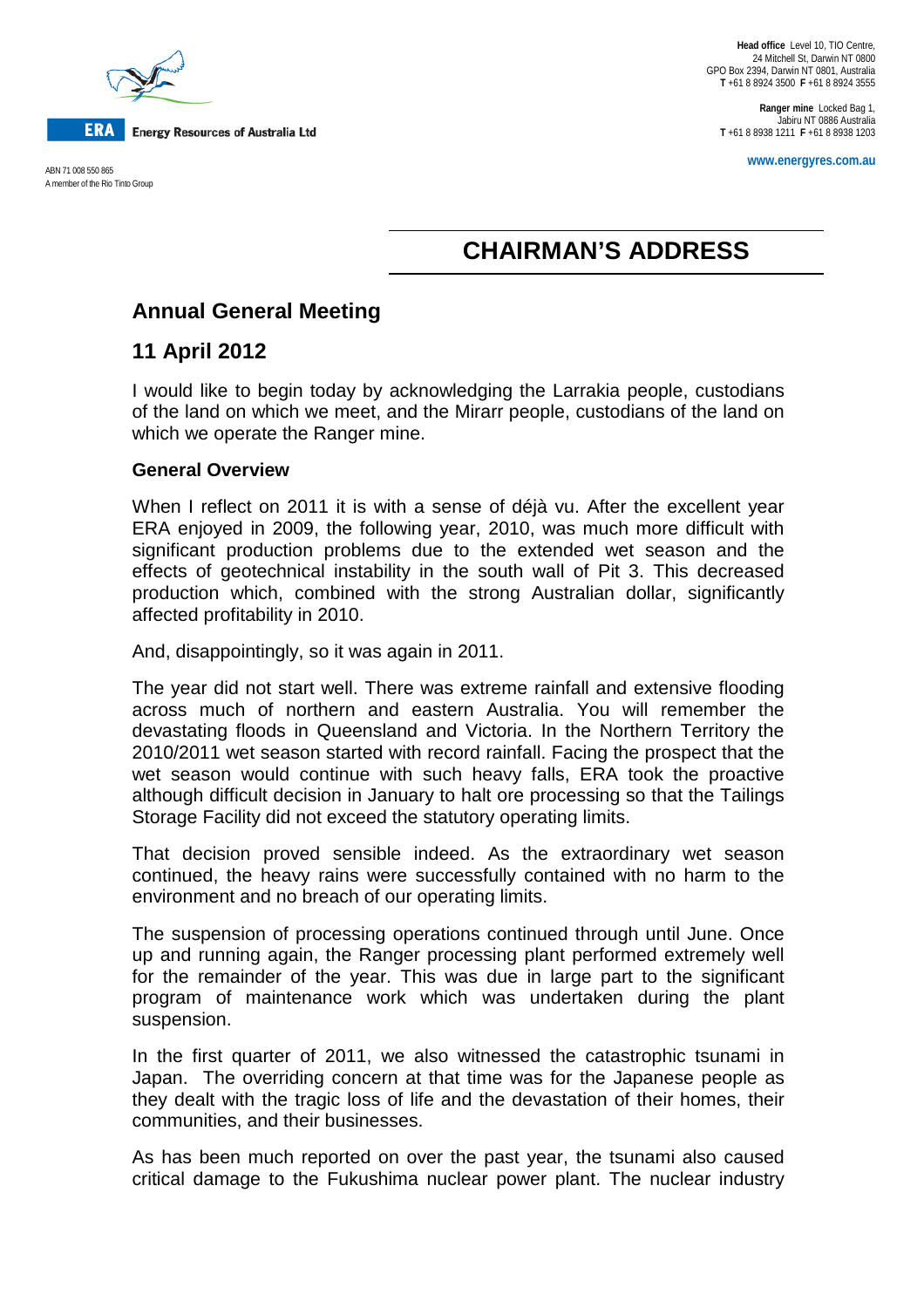

and many governments around the world are, quite properly, looking at the lessons to be learned from this accident, particularly in regard to the older generation of nuclear power plants.

Following the Fukushima accident there was a significant weakening in the uranium price. In recent months prices have stabilised but remain low.

On a more positive note, ERA's strategy for long term supply contracts has ensured ongoing demand for ERA's product. The shortfall between these sales commitments and Ranger production in 2011 was met through a combination of purchased material, loans and alternative arrangements with customers. All commitments were met, thus maintaining ERA's market reputation as a reliable supplier built up over the many years of its operations.

I am also pleased to report the strong performance of ERA in two critical aspects. Despite a very challenging year, the workforce at ERA once again achieved another excellent performance in health and safety. And very importantly, the Commonwealth Government's Supervising Scientist once again confirmed, in his latest report, that the surrounding environment including Kakadu National Park remains protected. The Chief Executive will have more to say on these matters in a moment.

In regard to ERA's environmental performance, I particularly want to note the work that has been undertaken in the area of water management. Building on work undertaken in the previous year, ERA dedicated significant resources in 2011 to such projects as the Tailings Storage Facility wall lift; a feasibility study into a Brine Concentrator, construction of which will commence later this year; development of an additional 80 groundwater monitoring bores around the Tailings Storage Facility; and installation of additional pond water treatment capacity.

Whilst water management remains one of our greatest challenges, we can be proud of the measures we are taking to ensure that the environment in which we operate does remain protected.

During 2011, ERA completed the feasibility study into the proposed Ranger Heap Leach Facility. Whilst the study did indicate that the Facility was technically feasible, high capital costs and economic assumptions limited its value. It was also clear that ERA did not have full stakeholder support for the project. Accordingly the Board decided not to proceed with the project.

Against this disappointment, a great deal of work was undertaken in 2011 to strategically position ERA for the future. This included initiatives to improve our environmental performance and reputation particularly in regard to water management, further exploration on the Ranger Project Area, Traditional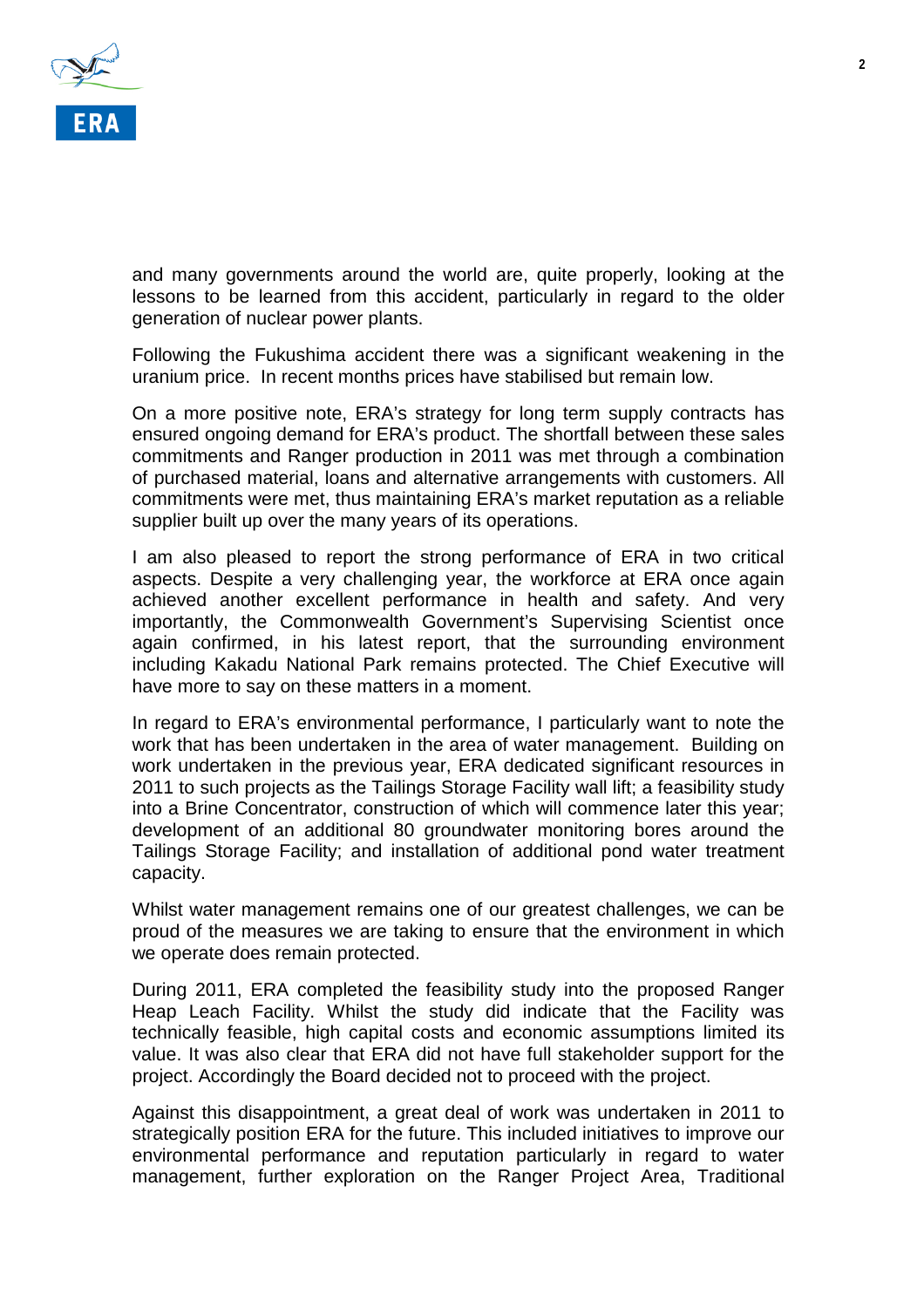

Owner relationships, a capital raising to fund strategic projects, and a comprehensive business review. I will return to these areas of strategic focus shortly.

#### **Financial Results**

The suspension of processing operations inevitably restricted production for the year to 2,641 tonnes compared to 3,793 tonnes achieved in 2010. Sales for 2011 totalled 5,167 tonnes with sales revenue for 2011 amounting to \$649 million.

In 2011, ERA recorded a net loss after tax of \$154 million, down from a net profit after tax of \$47 million in 2010. This variance was predominately due to the impact of the suspension of processing operations, a \$99 million negative adjustment to the value of stockpiled ore following the decision not to proceed with the Ranger Heap Leach Facility, and a significant increase in non cash costs, predominantly depreciation driven by the reduction of Ranger ore reserves from 29,848 tonnes at 31 December 2010 to 13,484 tonnes at 31 December 2011.

In the first half of 2011, ERA undertook a detailed desktop review of costs associated with rehabilitation of the Ranger Project Area. This resulted in the provision for rehabilitation increasing from \$314 million to \$550 million as at 30 June on a net present cost basis. This was further adjusted to \$565 million as at 31 December to account for land disturbance during the second half of 2011.

The average realised sales price for uranium oxide through ERA's diversified portfolio of contracts increased markedly from US\$48.16 per pound in 2010 to US\$59.32 in 2011. A long term legacy contract, entered into several years ago when the uranium price was considerably lower, was completed in 2010. The higher long term contract price enjoyed by ERA in 2011 and increased sales volume resulted in a thirteen per cent increase in sales revenue.

Capital spending increased to \$97 million in 2011 compared to \$45 million in 2010. The majority of this expenditure related to water management projects including successful completion of the four metre Tailings Storage Facility wall lift, increased pond water treatment capacity and progress on the Brine Concentrator Project.

ERA remained debt free in the course of 2011. In late 2011 ERA raised approximately \$500 million through a rights issue. The success of this raising demonstrated the confidence that shareholders have in ERA's strategic plan, including strong support from the major shareholder Rio Tinto. The proceeds of this capital raising will be used to progress implementation of ERA's water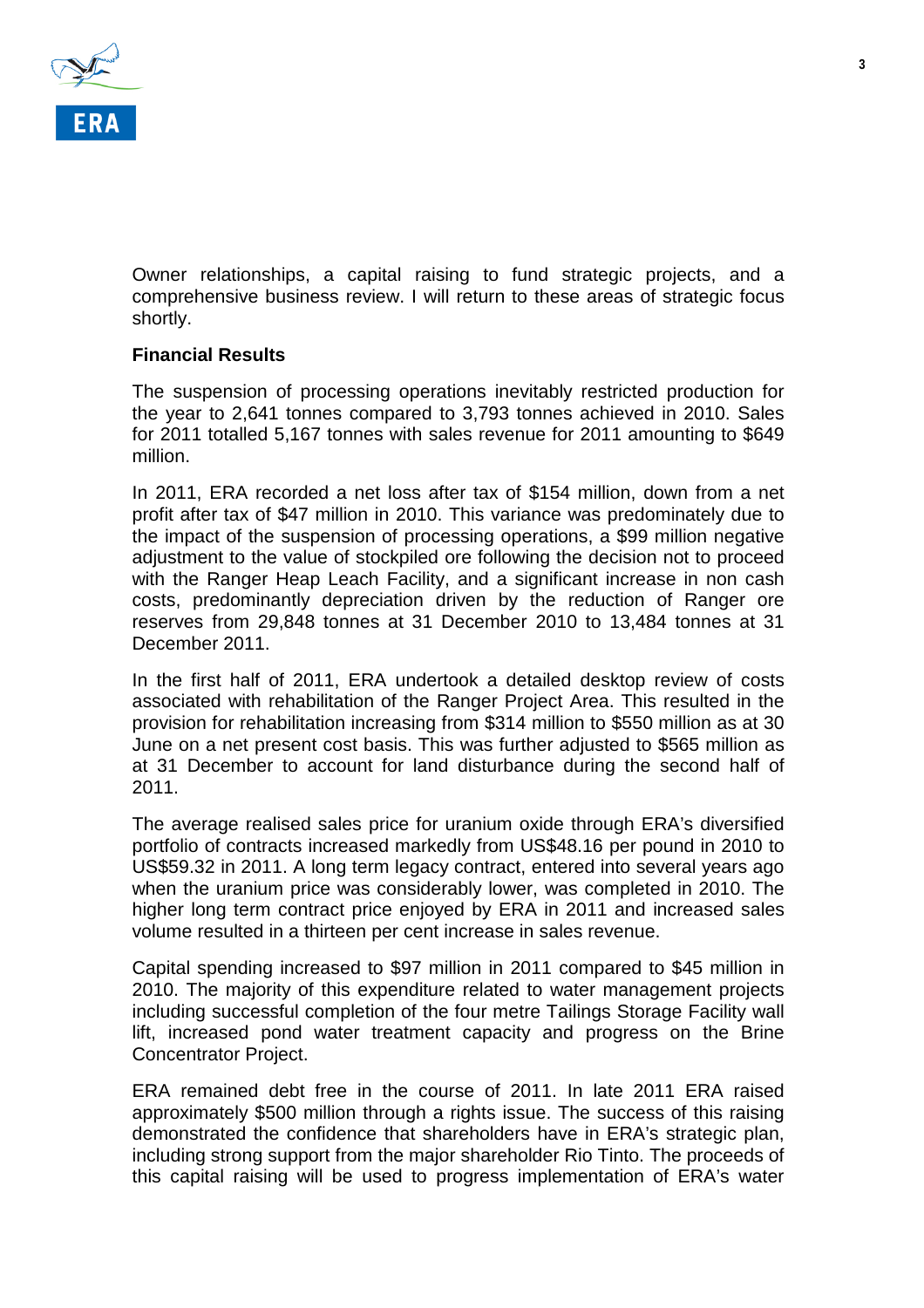

management initiatives, particularly the brine concentrator, construct the Ranger 3 Deeps exploration decline and undertake further studies into a possible underground mine and conduct extensive exploration of highly prospective, yet under-explored, areas of the Ranger Project Area.

Having regard to the significant capital investment required to fund these developments, the Board determined that a final dividend for 2011 would not be paid. The Board expects this position on dividends will be maintained for the foreseeable future.

#### **Outlook for 2012**

ERA has recently increased its forecast production of uranium oxide from Ranger which is now expected to be between 3,200 and 3,700 tonnes. Sales of uranium oxide are expected to be broadly in line with production.

One year on from Fukushima the impact still weighs on market sentiment, particularly in Japan where only one out of 54 reactors is currently operational. Other countries such as Germany and Switzerland have also indicated a move away from their nuclear energy programmes. Consequently the spot market is mostly flat with limited transactions. Prices are expected to remain relatively static in the near term as surplus Japanese material clears the market.

Despite the impacts of the Fukushima accident on the uranium market in the short term, and the suspension of nuclear plants in Japan, it should not be forgotten that during 2011 there were 432 reactors continuing to operate worldwide. While prices in the near term are expected to remain soft, term prices which are currently around US\$60 should continue to trade at a premium to spot prices as has historically been the case.

In the longer term the outlook remains positive. With the reduced Japanese demand and the slowing in Chinese growth in the short to medium term, the effect of this will be to delay new projects thus constraining supply and leading to upward pressure on uranium prices.

Demand is expected to grow over the long term as concerns about climate change and energy security encourage further development of nuclear power. For developing countries such as China, electricity supply is a key to growing economic activity and improving living standards. As living standards do improve, so demand for electrical power grows further. This is placing pressure on the need for clean reliable energy sources. As a low carbon emitting technology capable of meeting large scale base load requirements, demand for nuclear generated power will only grow in the future. Nuclear power will be an important part of the energy mix for decades to come. This remains very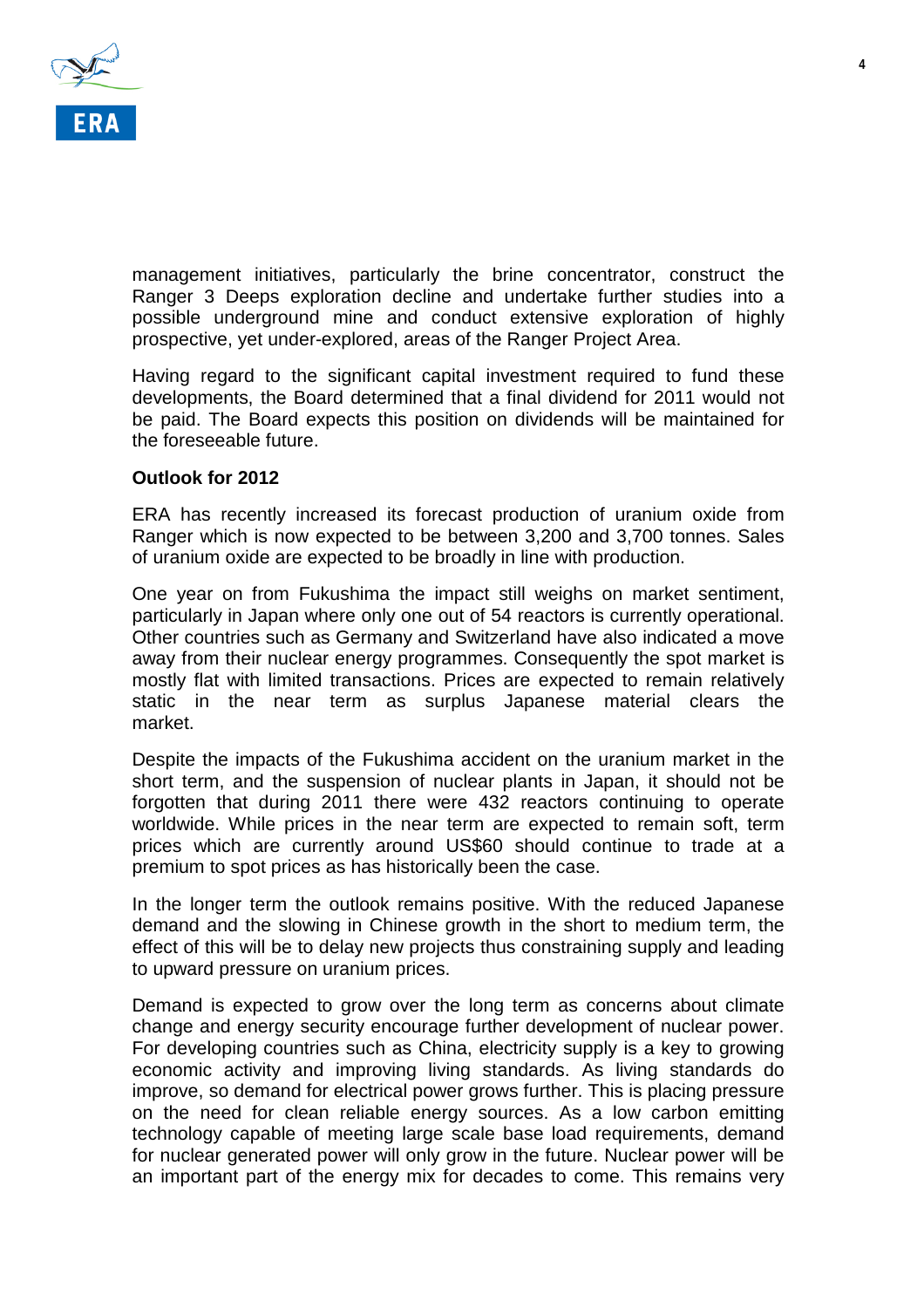

evident in China where, despite a temporary slowing, growth is still expected to result in long term demand exceeding supply.

Despite some media reports suggesting otherwise, this positive long term outlook is evident in the ongoing planning and construction of new reactors. The World Nuclear Association reported recently that over 80 new reactors are expected to be commissioned by 2017, and that at March 2012, just last month, there were 489 new reactors planned or proposed. This is seven more than the 482 planned or proposed at the time of the Fukushima accident.

ERA's pipeline of development projects and the prospectivity of our tenements will position us very well to participate in this longer term improvement in market conditions.

It is important for me to note that the Ranger Pit 3 mine is nearing the end of its life and will cease operations in late 2012 or early 2013. It is our intention to extract as much of the ore remaining in the pit as weather and geotechnical constraints allow before bringing this important phase of operations to a close.

#### **Long Term Outlook**

You will all be aware of the sharp fall in uranium equity prices in 2011 following the Fukushima accident. There were also some specific causes for further weakening in ERA's share price, including the suspension of plant production at Ranger for almost five months, and ERA's successful rights issue which resulted in a proportionate discounting of the share price. As ERA continues to respond to its water management challenges and to develop new resources, we are rebuilding confidence in ERA's value.

With the decision in August 2011 not to proceed with the Ranger Heap Leach Facility, focus has shifted to the Ranger 3 Deeps resource. With an estimated mineral resource of 34,000 tonnes of uranium oxide, this is one of the most promising undeveloped uranium deposits in the world. In August last year, the ERA Board approved \$120 million for construction of an exploration decline to conduct closed space exploration drilling and to explore areas adjacent to the Ranger 3 Deeps resource. Excavation of the box cut will commence in May 2012, with construction of the exploration decline scheduled to commence in October 2012. An additional \$55 million has been allocated for further studies into the development of a Ranger 3 Deeps underground mine.

The Ranger Project Area as a whole remains one of the most highly prospective uranium provinces in the world. ERA has scheduled a three year drilling program at an estimated cost of \$40 million commencing this year to determine potential additional resources on the Ranger Project Area.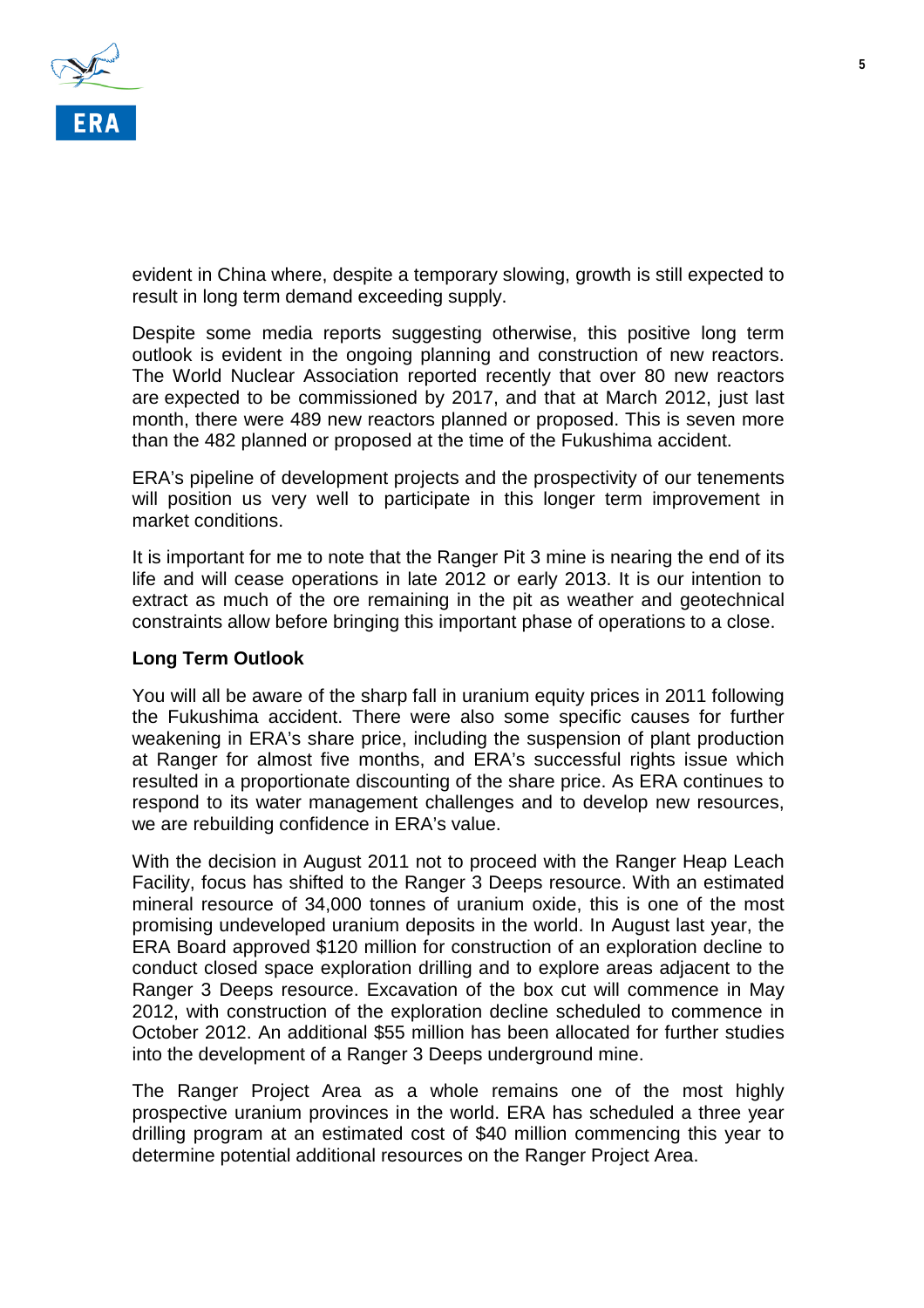

In addition to the successful capital raising, ERA has responded to the challenging, and changing, business circumstances with a comprehensive Business Review which has identified targeted cumulative savings of \$150 million to be achieved by the end of 2014. These savings have been locked into the respective operating budgets.

Two critical elements for ERA's long term success are our environmental bona fides and the support of the Mirarr traditional owners. We have a fundamental obligation to protect the surrounding environment for the current and future generations. We take this responsibility very seriously and we understand full well that traditional owner and regulator support is crucial to our future. I am pleased to note the positive steps ERA has taken in this regard and to express our commitment to make the necessary investment in the coming years to earn and sustain this support.

ERA also holds the world-class Jabiluka deposit. Under the long term care and maintenance agreement for this deposit we have committed that development will not proceed without the agreement of the Mirarr Traditional Owners.

So what will the future ERA look like and what is the ERA Board focussed on achieving? I anticipate that our future will be as an underground miner with a smaller surface footprint. There will be ample evidence of progressive rehabilitation and demonstration of our environmental credentials in every aspect of how we operate. We will be working closely with the Mirarr traditional owners, respecting their culture and supporting their future. We will capitalise on our established markets, our long-standing reputation as a reliable supplier, and our relationships with key utility customers to remain one of the leading suppliers of uranium in the world.

If we are able to achieve this, if we develop the resources entrusted to us in a responsible and sustainable manner, we will be able to add significant long term value for our shareholders, local communities and the Northern Territory.

#### **Conclusion**

In conclusion, 2011 was a difficult year for ERA and its shareholders, and 2012 is expected to be no less challenging with water management continuing to be the key to ERA's future, although this wet season has not been as intense as originally predicted after the heavy rains in December.

However, as the long standing Ranger Pit 3 mine nears the end of its life, ERA stands on the verge of an exciting transition. The mineral endowment of our leases is outstanding and while the next few years hold uncertainty and will undoubtedly throw up their challenges, ERA has the opportunity, the